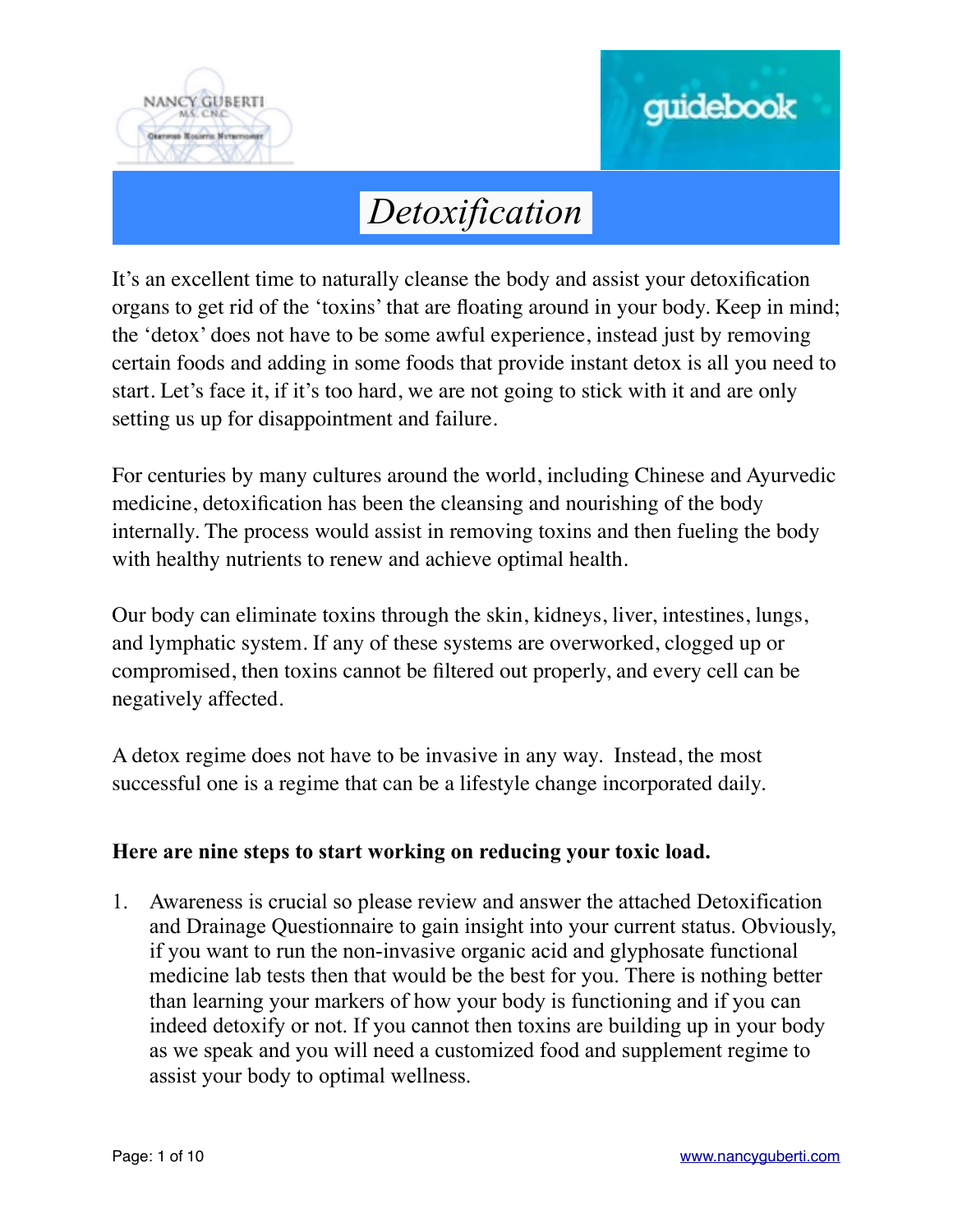



- 2. Start the day with a cleansing drink. One of my favorite daily rituals is to start each day by drinking lemon water, which is squeezing one organic lemon into pure water. Citrus fruits are abundant in the antioxidant de-limonene, which is a powerful compound found in the peel that stimulates liver enzymes to help flush toxins from the body and gives sluggish bowels a kickstart. Another option is wheat grass as it contains many minerals and vitamins that may boost the immune system, detox toxins from the body, give a boost of energy, and remove harmful bacteria in the gut. I love adding the powdered version of organic wheatgrass to a bottle of water with a little stevia and splash of apple cider vinegar. Another option is organic raw juicing. Your skin, energy levels, mitochondria, and filtering organs will love you for it! Remember to focus more on vegetables than fruit when it comes to juicing. One of my favorite raw green juices is organic kale, organic baby spinach, carrots, lemon, and 1/2 an apple. The kale and spinach provide a high dose of nutrients, the lemon is a terrific detoxifier, and the apples-carrots sweeten the drink. Follow the cleansing drink with pure water throughout the day. Many people do not drink enough water and therefore clog up their body. We must release our toxins and drinking pure water is a great method. Stay Hydrated because your skin, weight, internal organs and mood will all be better if you drink more pure water. So many times when you are feeling hungry, you are really dehydrated. Headaches and joint pain can be triggered because of lack of drinking enough water. Go fill up a glass of pure water and enjoy. You can drink distilled water once weekly to help rid the body of toxins. Do not drink distilled water all the time thought just once in a while. You can use bottled water to cook with and make ice cubes with to eliminate any extra exposure.
- 3. The key to minimizing toxins in the body is to eating organic food that has not been treated with products that contain it. It also means not eating anything genetically-modified, as GMO crops have been developed to be glyphosateresistant. Why should you consume only organic? An Organic Diet for 1 Week Reduces Pesticide Exposures by 90%. A 2014 study published in the Journal of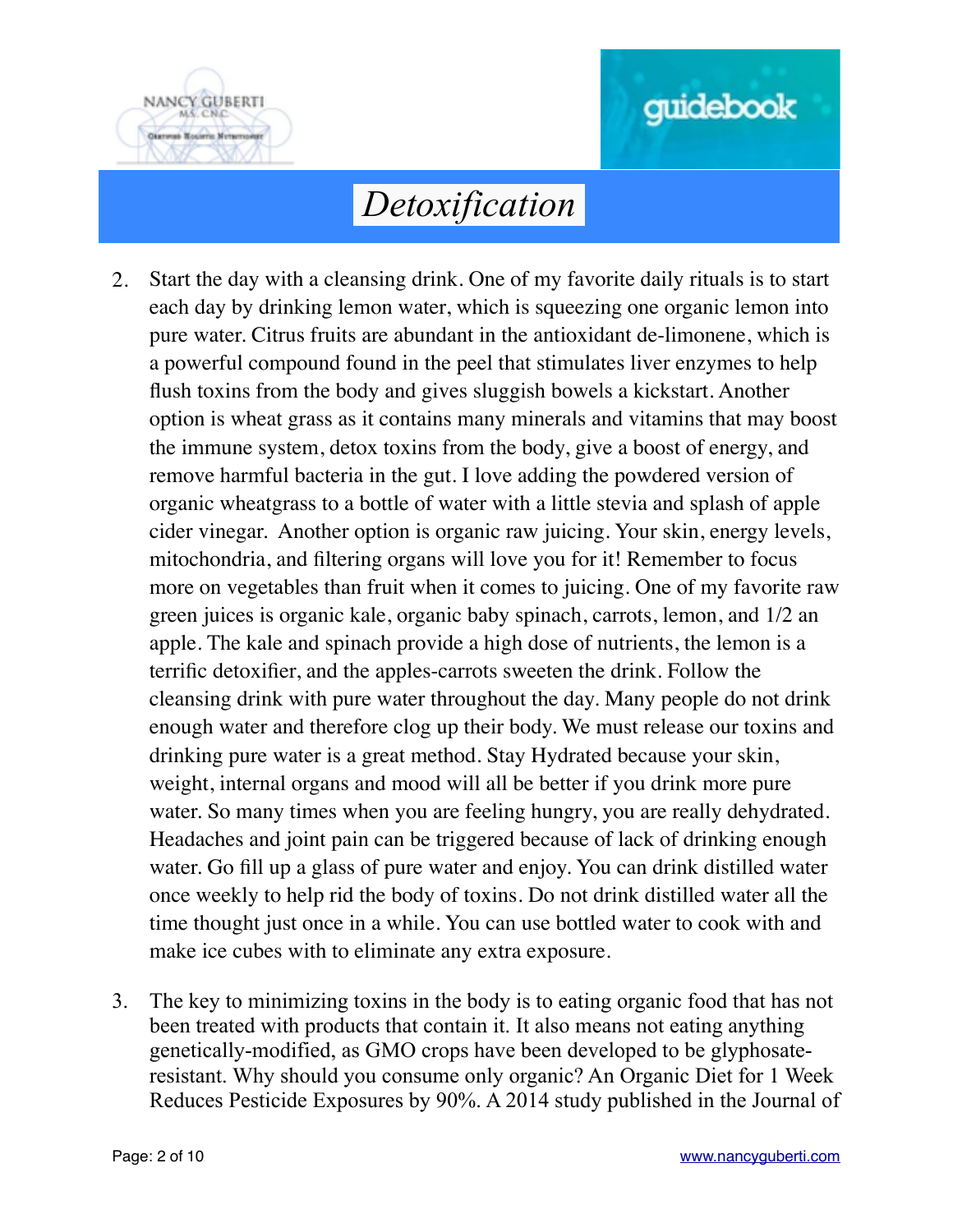



Environmental Research confirmed that families eating an organic diet for as little as a week removed more than 90% of the pesticides from their system, as detected through urine tests. According to this independent study, "the average person is exposed to 10 to 13 pesticide residues each day from food, beverages and drinking water." Do not purchase foods known to have high levels of glyphosate. Specifically avoid the following items as they contain overly high residue amounts:

- Soy (this means soy products and soy or vegetable oil)
- Corn and corn oil
- Canola seeds used in canola oil
- Beets and beet sugar
- Almonds
- Dried peas
- Carrots
- Quinoa
- Sweat potatoes, Oats, Wheat

Please also keep in mind that if you consume animal products such as butter, eggs, milk, ice cream, animal meat then it is equally important how that animal was raised and what it was feed. Many animals are feed food that contains high levels of glyphosate so they best is to purchase organic. Organic eggs, organic milk, organic meats, organic butter and grass fed-grass finished is best. To learn more about these topics and many other health topics, join us on the Total Wellness Empowerment Membership. Other options for animal produced milk is So Delicious coconut milk, almond milk or cashew milk and of course, the organic and unsweetened version is best.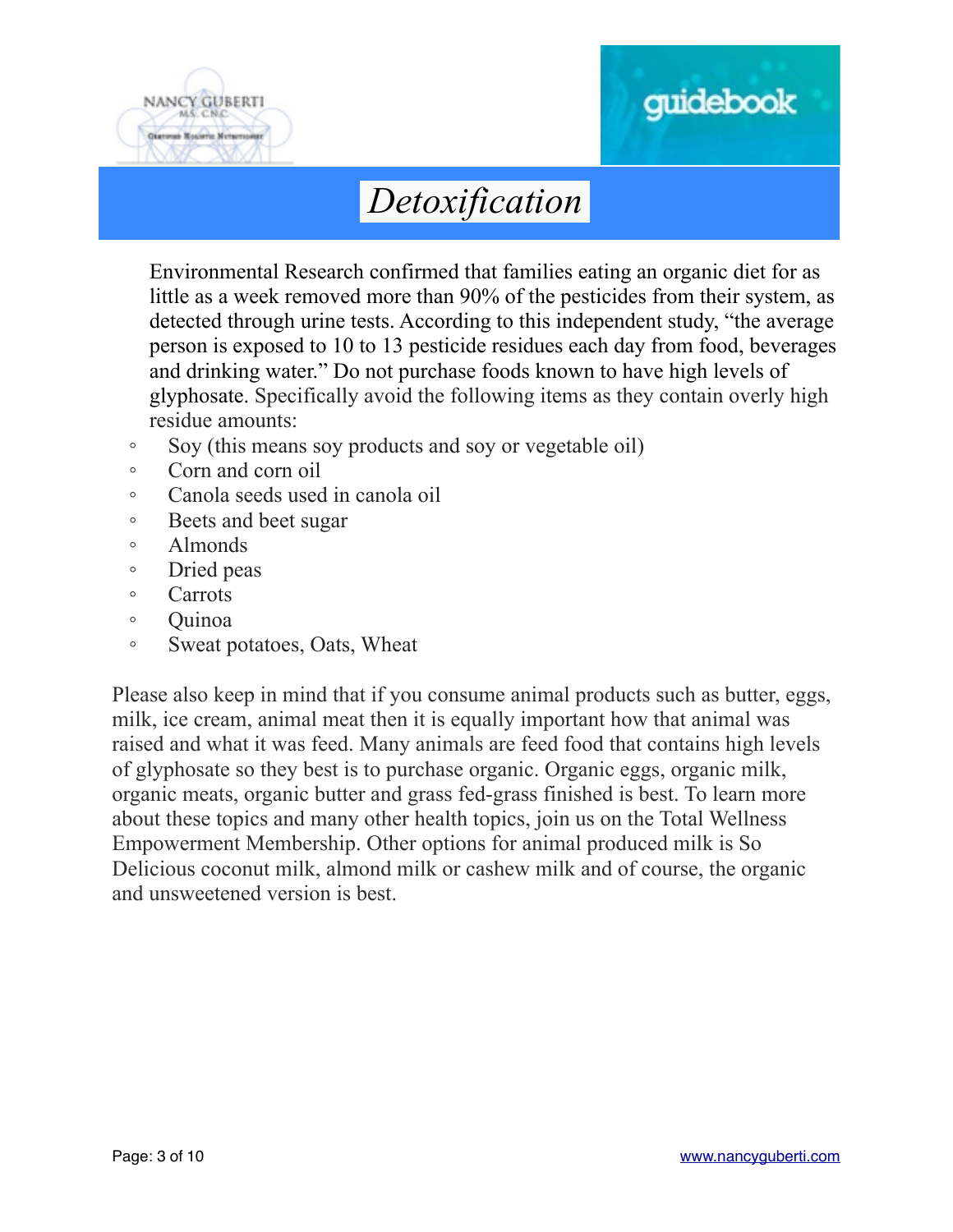



*Here are nine foods to eat to assist your body in detoxification:*

- 1. Artichokes promote healthy liver and gallbladder function; assist with detox, and add some well-needed fiber to your eating regime.
- 2. Organic apples are loaded with vitamins, antioxidants, fiber, and very hydrating. An apple a day keeps the doctor away!
- 3. The bright-orange spice turmeric works as a potent anti-inflammatory in the liver and can significantly reduce bile duct blockage by interfering with chemical reactions involved in the inflammatory process. Wondering how to enjoy it? I mix it with daily wheatgrass, apple cider, stevia beverage, and sprinkle turmeric in. Another favorite during the cold weather is to warm unsweetened coconut milk and add turmeric and stevia!
- 4. Asparagus is a natural diuretic helping flush out toxins. A study in the Journal of Food Science stated that the amino acids and minerals found in asparagus might alleviate hangover symptoms and protect liver cells against toxins.
- 5. Green leafy vegetables are superfoods and collard greens have an incredible ability to cleanse your system. A study in the Journal of Nutrition Research compared bile acid binding capacity of steamed collard greens to Cholestyramine, cholesterol-lowering drug and collards improved the body's cholesterol-blocking process by 13%. Spinach contains powerful appetite suppressing compounds called thylakoids and aids with detoxification.
- 6. Wild salmon is rich in anti-inflammatory omega-3 fatty acids and may then help to reverse arterial stiffness which inhibits the flow of cleansing blood through the arteries and to vital organs.
- 7. Beets contain a type of antioxidant called betalains that help repair and regenerate cells in the liver, the body's primary detox center.
- 8. Watercress helps keep free radicals away from your cells, energizes cleansing enzymes in the liver, and is a natural diuretic.
- 9. Ginger and garlic help get rid of free radicals that are built up in the body. Mustard is great for speeding up one's metabolism and detoxification. Eating just one teaspoon can boost your metabolism by up to 25 percent for several hours! Add it to apple cider vinegar to make your own salad dressing.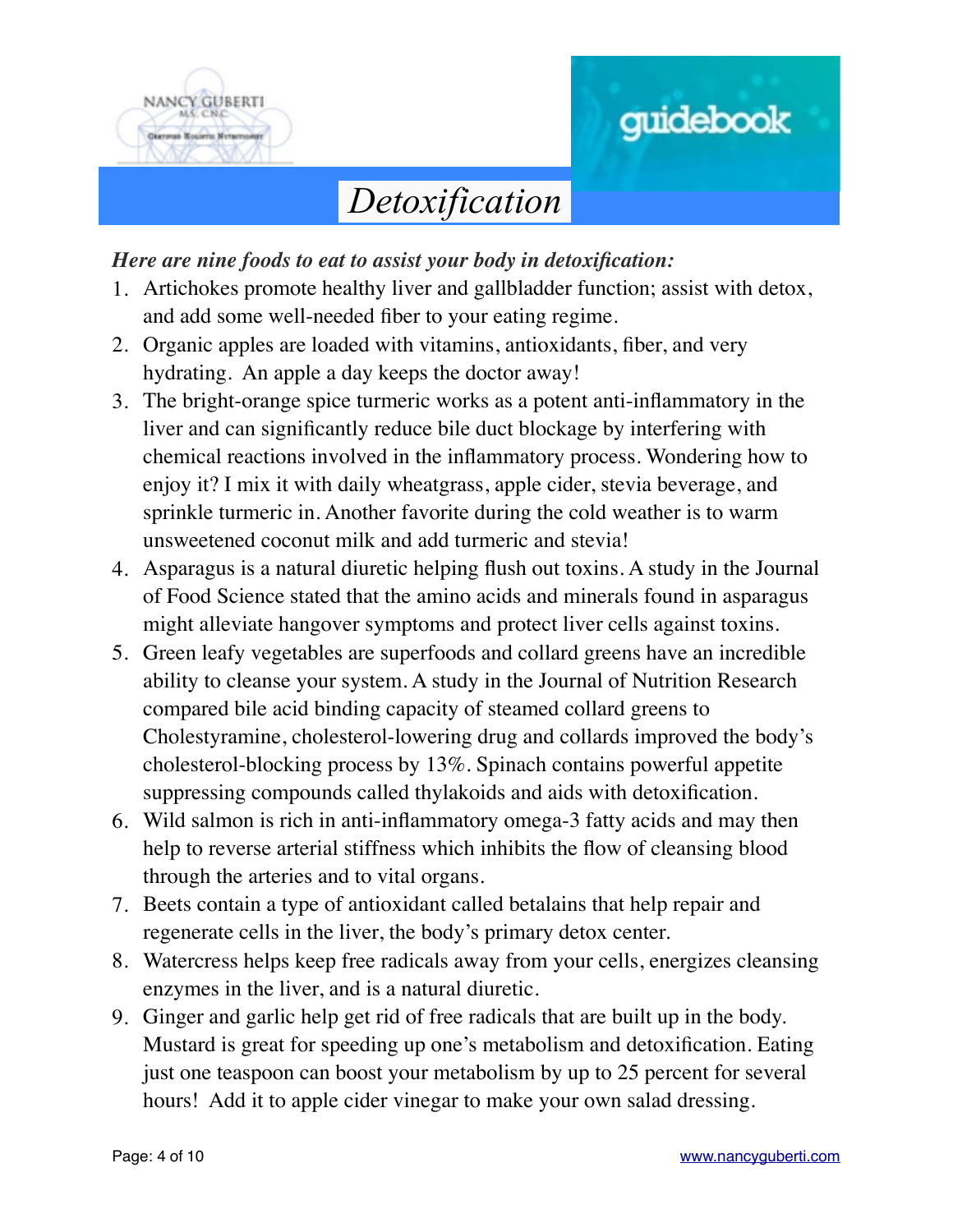

# guidebook

### *Detoxification*

- 4. Research and review your personal care and household products. For household products, look for certified green products to reduce exposure. Stay away from any Monsanto or Roundup products. Look at Seventh Generation, Method and Myers for starters. For personal care products, read all the ingredients. Suggestions listed below in #9.
- 5. Reflect and evaluate your current lifestyle with regards to eating clean nutritious foods, getting enough sleep, dealing with stress in a positive manner, following an exercise regimen, getting fresh air & sunlight while maintaining a positive mindset & attitude. We are the result of many factors going on in our life. Meditate as holding on to negativity or negative thoughts is toxic in of itself. Are you aware of how your breathe? do you hold your breath? Breathe deeply and feel the difference. Exercise, walk, do yoga as your body needs some form of exercise to move the toxins out of you. Don't sweat the small stuff and cultivate a positive mindset as negative thoughts drain you of energy and keep you from being in the present moment. Take the focus away from negative thoughts and bring your attention to your breath and your intentions. Think about who and what you are grateful for. Visualize the Healthier YOU  $\&$ get a mentor. Research suggests that visualization can have a strong positive effect on your mood, health, life fulfillment and lifestyle. As children, we would have a coach, teacher, or a parent directing us along the way. Encouraging words, and someone looking out for our well-being. As adults, we also can benefit from someone assisting in our life to reach optimal health goals and someone to listen, cheer us on and help when we need extra support. Mentors are crucial in helping individuals connect the dots between their abilities and potential, their goals and their successes. Mentors provide the advice, confidence, and the network that allows individuals find their avenue of success. Surround yourself with positive people. **If you need to be cheered [on to make positive changes then consider joining the](http://totalwellnessempowerment.com/membership/)** Total Wellness Empowerment Membership.
- 6. Dry body brush daily before showering or bathing. Adding epsom salt to your bath is an excellent way to assist in detoxification. After bathing or showering, nourish your skin with the purest organic oils. Yes, your skin needs pampering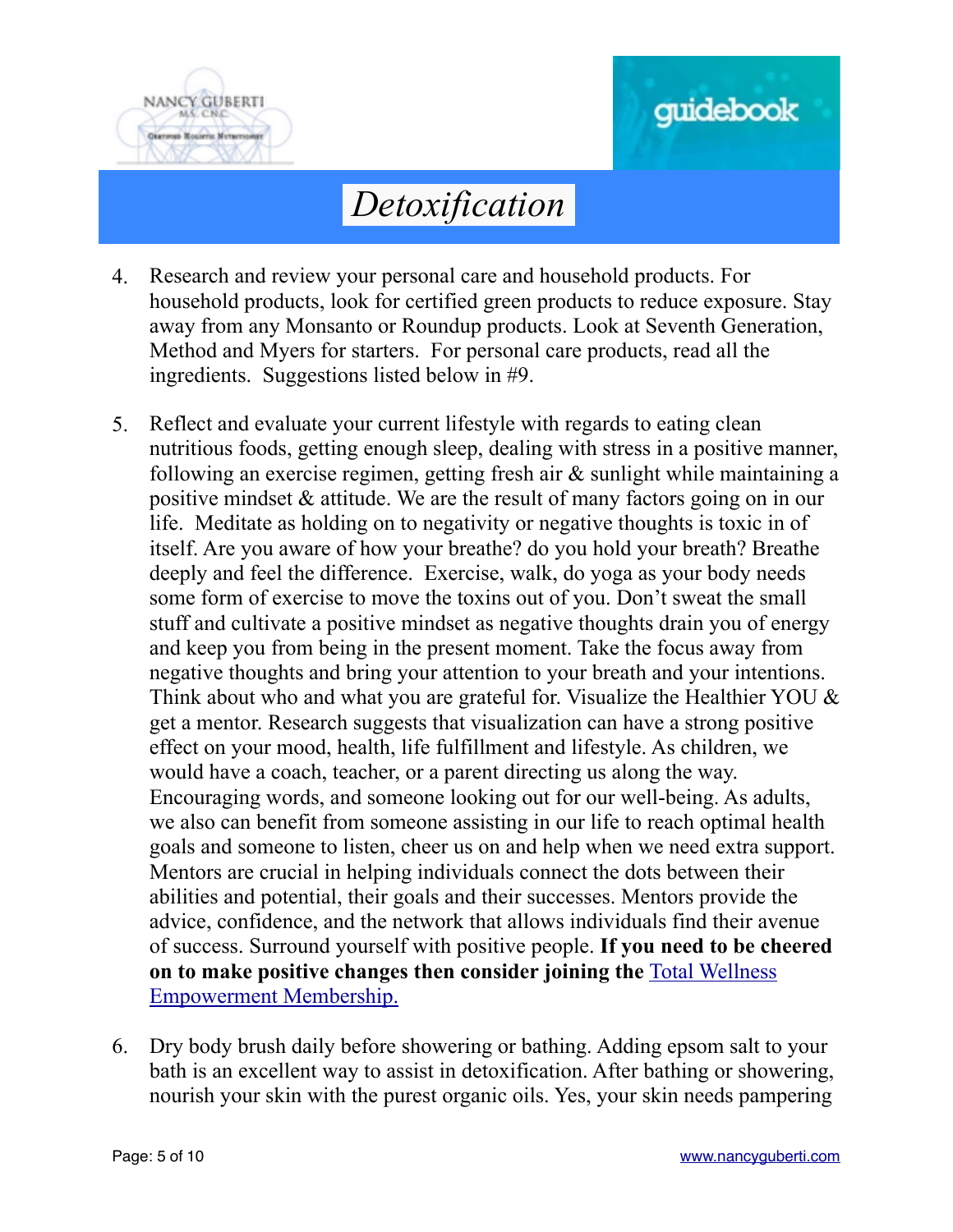



and organic argan oil, rosehip and hydrologic acid are wonderful for your facial skin to erase fine lines and lavender oil is great for overall skin nourishment. Suggestions listed below in #9.

7. Sleep is essential during detoxification time. Get adequate sleep every night and go to bed on the same day that you woke up. Avoid staying awake for two days; this means if you wake at 7 a.m. and do not go to bed until 1 a.m. the next day, then you have been awake for two days. Guard your sleep as sacred time. Be aware that even tiny amounts of light from a cell phone or alarm clock can suppress the body's natural melatonin production. Make the bedroom completely dark or invest in soft eyeshades to block out light. Do not eat a heavy meal at least two hours before bedtime. Avoid any stimulating foods or beverages, caffeine should be avoided after 2 PM. Avoid alcoholic beverages as it can worsen insomnia and mood management and even your energy levels the next day.

8. Think about what you are eating before you consume it, better yet before you even buy it. Ask yourself a simple question, 'what will this food do for me, my mind, body, and future?' Reading labels is essential to make sure you are consuming healthy ingredients. If the UPC begins with a 9, then it's organic. Genetically modified organisms should be avoided because does it make sense to eat something that has been genetically modified vs. grown the way nature intended it to be produced?

Here are the top nine foods to avoid to make your meals healthier, remove toxins, and help reach optimal health:

1. Wheat, Gluten, Corn: for many people, wheat and gluten are challenging to digest, leading to inflammation with no real benefit of nutrients. Most corn is genetically modified as well as loaded with a pre-harvest glyphosate spray, and triggers an inflammatory response for many people, especially with adrenal fatigue, adrenal imbalance, and GI issues.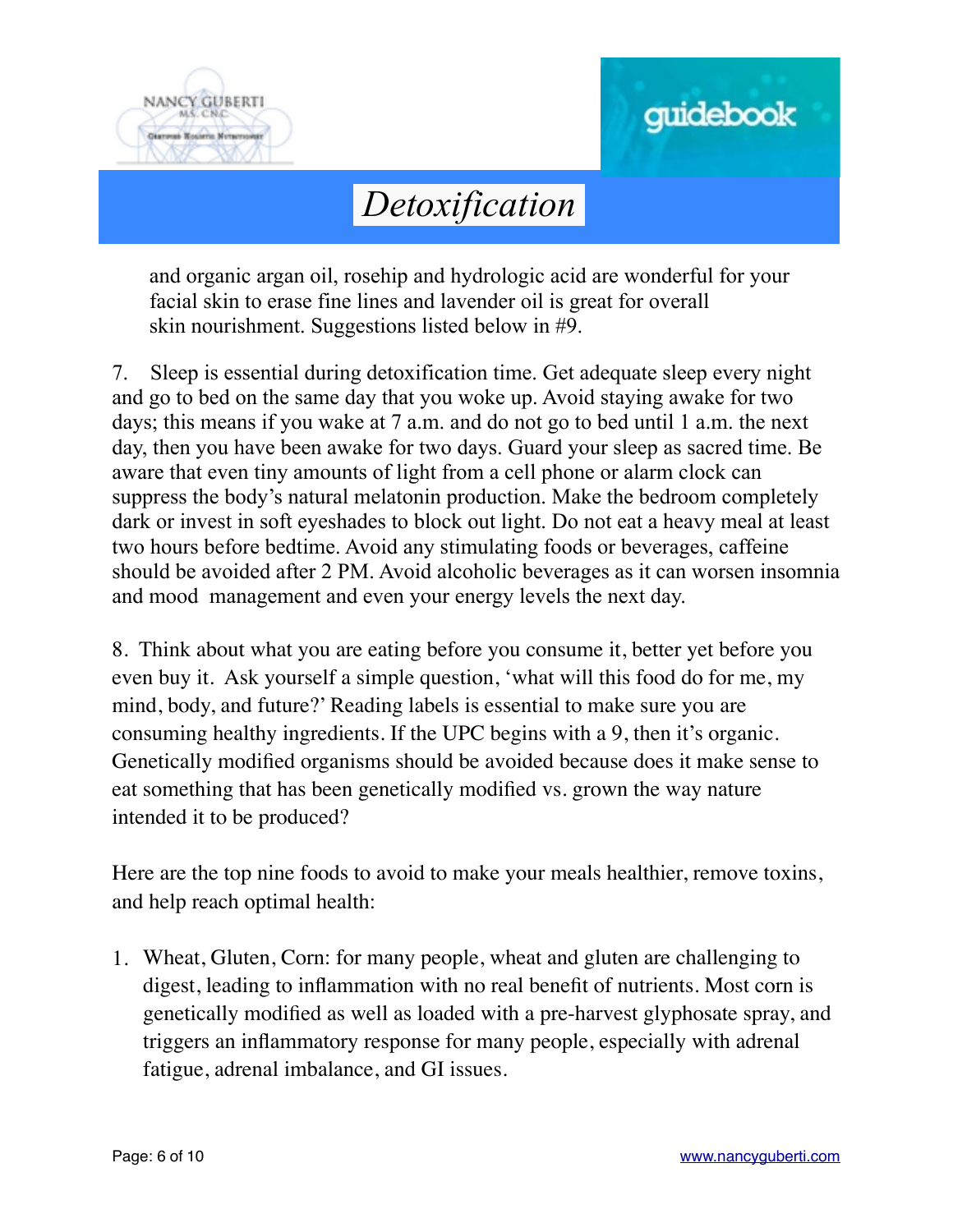



- 2. Casein, Dairy: Many people cannot breakdown these foods leading to inflammation.
- 3. MSG, Sodium, Nitrates: MSG is monosodium glutamate and is a flavor enhancer linked to health ailments and can trigger headaches, tingling, and other symptoms in sensitive people. Sodium over-consumption can lead to water retention, bloating, and long-term health issues. If eating any processed foods, then read your labels because you'd be surprised how much sodium is added. Nitrates are found mostly in preserved meats, and are difficult to detoxify.
- 4. Artificial Colors/Dyes: why are we even consuming anything artificial? What is the synthetic ingredient made from? Many children and adults can experience adverse reactions to artificial colors and dyes.
- 5. Artificial Sweeteners: these chemicals are usually contained in nutrient-void food products. Chemicals such as aspartame and saccharin have been linked to health ailments.
- 6. Alcohol: Many people do not have control with the quantity of alcohol they consume. Have you noticed that wine glasses are much bigger these days, so what looks like one glass may actually be two. Alcohol can be turned into a toxin and produce free radicals as it depletes the body of essential vitamins and minerals. If you are drinking make sure it's organic; otherwise, it can be loaded with pesticides.
- 7. Fast Food, Fried Foods, Convenience Foods: all contain many unhealthy ingredients, high sugars, high sodium, artificial ingredients, and offer minimal nutrients.
- 8. Sugar, HFCS (high fructose corn syrup): are empty nutrients that disrupt blood sugar levels, feeds candida, cancer cells, and can lead to type 2 diabetes and obesity. HFCS contains mercury!
- 9. Trans Fats (Hydrogenated Oils): most processed foods contain these unhealthy oils and can negatively affect your health.

So what's left for you to eat? Organic, lean, healthy proteins, vegetables, fruit, sprouted seeds, nuts, healthy fats, are components to a healthy eating regime.

guidebook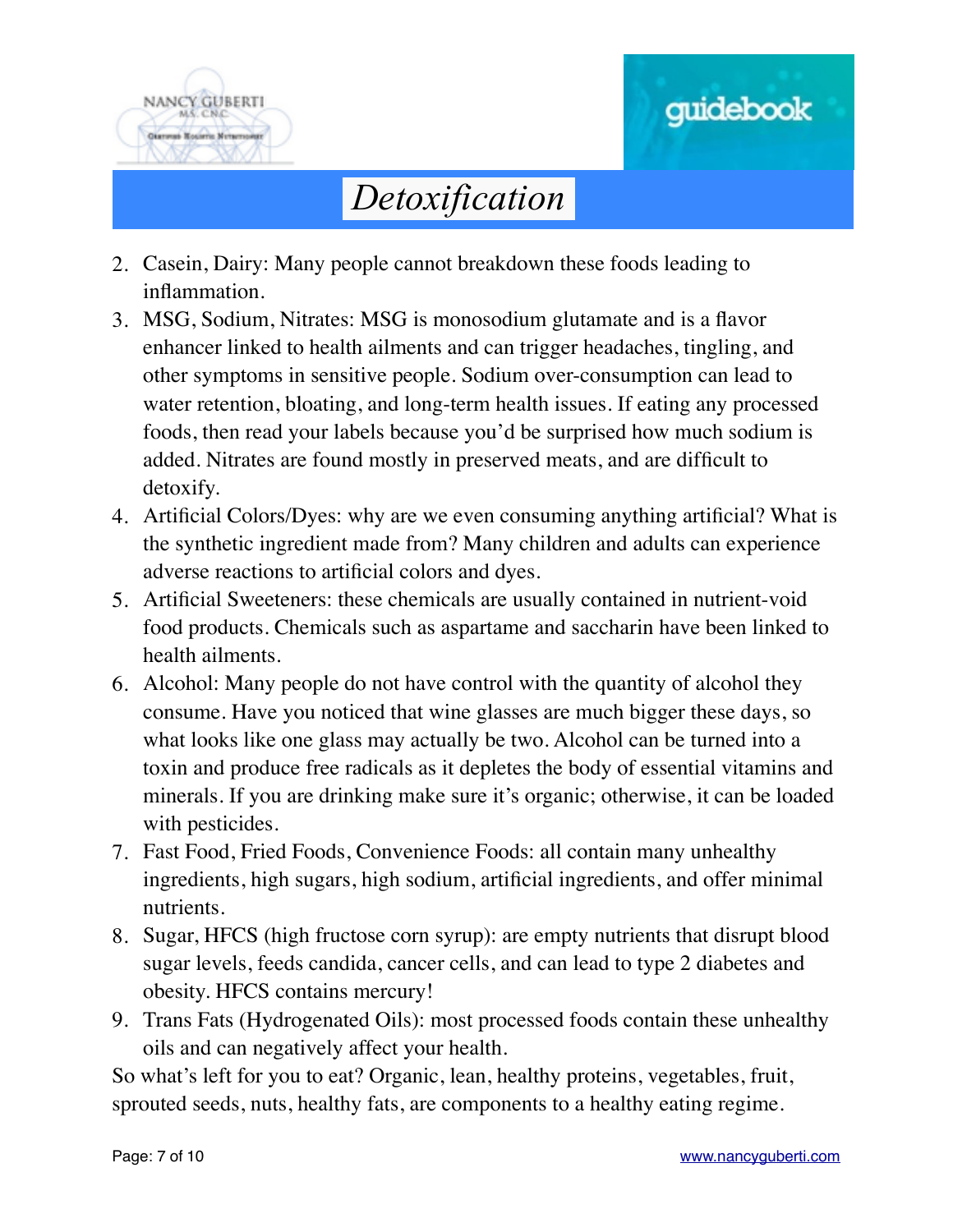



9. Supplements to assist with detoxification. There are **several supplements** to help reduce your toxic load and included here with a reliable and trustworthy company. Take the Time to Protect Yourself From Fake Supplements. While Amazon might get this under control one day in the future, it's definitely not under control at the moment. This is why it's best to get your supplements and anything else you consume from a supplier you can trust and where the product changes hands as few times as possible. There are a number of places in the system where contamination or fraud can occur. There are several areas where things can go wrong in the supplement supply chain: Products are flat out counterfeits, Expired products are sold as still effective, Stolen products are resold and/or Third party sellers tamper with trusted sources.

**Supplement Information:** You can research and purchase these products on Wellevate, a reliable supplier that requires practitioners and clients to register an account. These statements have not been evaluated by the Food and Drug Administration. These products are not intended to diagnose, treat, cure or prevent any disease. https://wellevate.me/nancy-guberti/#/patient/registration/ [1/01c53f36e1b3c0c739a6d0ef5b838c3b3604c272311cba1f78444dacf8786842a9ae](https://wellevate.me/nancy-guberti/#/patient/registration/1/01c53f36e1b3c0c739a6d0ef5b838c3b3604c272311cba1f78444dacf8786842a9ae928d662bbca316f6326aa515f6d9) 928d662bbca316f6326aa515f6d9

**For GI Tract:** which is the core of all health Why probiotics are so important: Toxins can alter your beneficial bacteria on your stomach lining. (Choose one probiotic) Probiotics: Klaire Labs Product Code THER6 Probiotics: Klaire Labs Product Code KTF6 Probiotics: Klaire Labs Product Code Product Code PRO-6

#### **For Detox:**

Cilantro Product Code CILA9 Liver Kidney Drainage Product Code SE9065 Vitamin C Product Code: TAPIO NAC Product Code: KL2555 Liver Cleanse Product Code: T69026 Organic Turmeric Product Code: R00113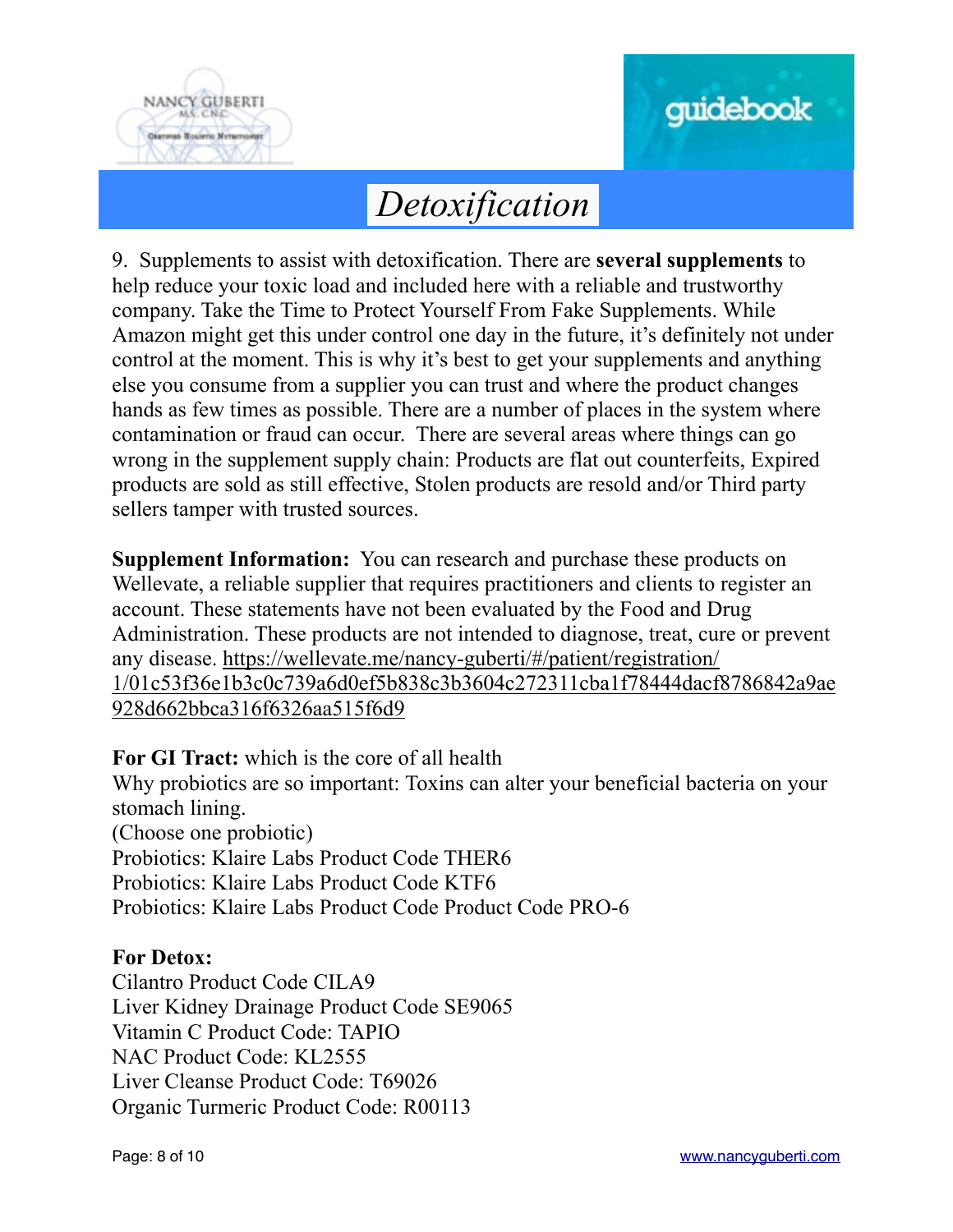



#### **Beverages:**

Detox Tea Product Code: Y45008 Wheatgrass Powder Product Code: OWGB add to water

#### **Skin Care:**

Organic Argan Oil 4 oz Product Code: N7736 Rosehip Oil Organic 1 oz Product Code:A98110 HA Serum Highly Concentrated 1 oz Product Code: C01149 Lavender Body Oil: Product Code: A86189

#### **Soap:**

Silver Soap Product Code; H76481 Clay Soap Product Code: H37950

There are homeopathic detox and drainage remedies that assist the body with detoxification. If you want details then email us.

#### **Warning: Before taking any supplement, you must always consult with your physician before using this or any other product. They must give approval to use.**

Keep Away From Reach Of Children These statements have not been evaluated by the Food and Drug Administration. These products are not intended to diagnose, treat, cure or prevent any disease. THIS DOES NOT PROVIDE ANY MEDICAL ADVICE. Information is provided for informational purposes only and is not intended as a substitute for the advice provided by your physician or any information contained on or in any training course or document. You should not use the information in this document or on any web site for diagnosing or treating a health problem or disease, or prescribing any medication or other treatment. You should always speak with your physician before starting any nutritional program, exercise program or start taking any medication or nutritional, herbal or homeopathic supplement, or adopting any treatment for a health problem. For any products or services recommended here or from any web site, you should read carefully all product packaging and instructions. If you have or suspect that you have a medical problem, promptly contact your physician. Never disregard professional medical advice or delay in seeking professional advice because of something you have read here or on any web site. Information provided here or on any web site and the use of any products by you should be cleared by your physician.